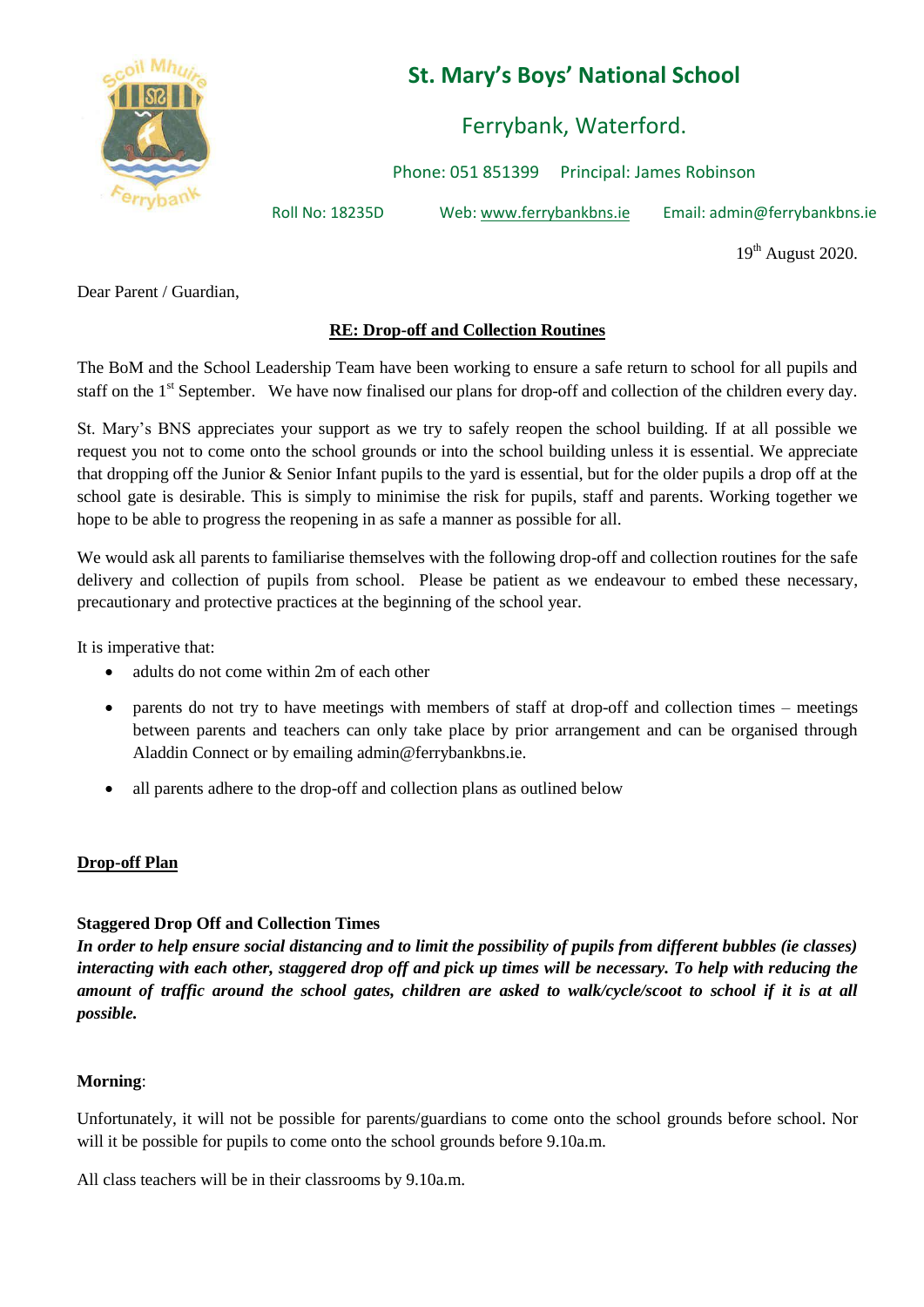

# **St. Mary's Boys' National School**

Ferrybank, Waterford.

Phone: 051 851399 Principal: James Robinson

Roll No: 18235D Web: www.ferrybankbns.ie Email: admin@ferrybankbns.ie

Parents are asked to drop and go between 9.10a.m. and 9.40a.m. To help ensure social distancing and reduce the number of people at the school gate, parents are asked to drop their children to school using the following schedule:

- Between 9:10am and 9:20am Pupils whose surname begins with the letters  $A H$
- Between 9:20am and 9:30am Pupils whose surname begins with the letters  $I P$
- Between 9.30am and 9:40am Pupils whose surname begins with the letters Q Z
- Pupils who attend creche / before school supervision / breakfast club enter the school any time from 9:10am – 9:40am.
- *Special arrangements will be put in place for Junior and Senior Infants for the first two weeks of the school year.* At 9.40am designated teachers will collect Junior and Senior Infants from their parents/caregivers in the Lower Yard. Caregivers are asked to only enter the school grounds after 9.40a.m., to maintain social distancing in the yard at drop off times and exit promptly.

Please note the above suggested time slots are simply a guide to try and reduce the amount of traffic and the number of people outside the school gate in the mornings.

**Children will go directly to their classrooms on arrival.** Other staff members (including Special Education Teachers, SNAs and the Principal) will be available outside and inside the building to receive the children and to direct them to their classrooms.

## **Again, please note, it will not be possible for pupils to enter the school grounds prior to 9.10am as there will be no supervision and therefore we cannot ensure social distancing.**

## **Collection Plan**

### **Afternoon:**

## **From 1st September onwards:**

- ⮚ **12.15p.m.** A designated teacher will bring **Junior Infants** to the Lower Yard. Caregivers are asked to maintain social distancing in the yard at pick up times and exit promptly. There will be signage to direct parents to the appropriate section of the yard for collection times. Please note that the collection time for Junior Infants will change to **1.45p.m.** from 14<sup>th</sup> September.
- ⮚ **2.00p.m.** A designated teacher will bring **Senior Infants** to the Lower Yard. Caregivers are asked to maintain social distancing in the yard at pick up times and exit promptly.
- □ **2.45p.m.** Pupils from 1<sup>st</sup> and 2<sup>nd</sup> class will wait for their parents in the Lower Yard. Parents may enter through the school gates, turn to the right and follow the signs to the collection area. Parents are asked to maintain social distancing when on the school grounds and follow directions to the appropriate collection point.